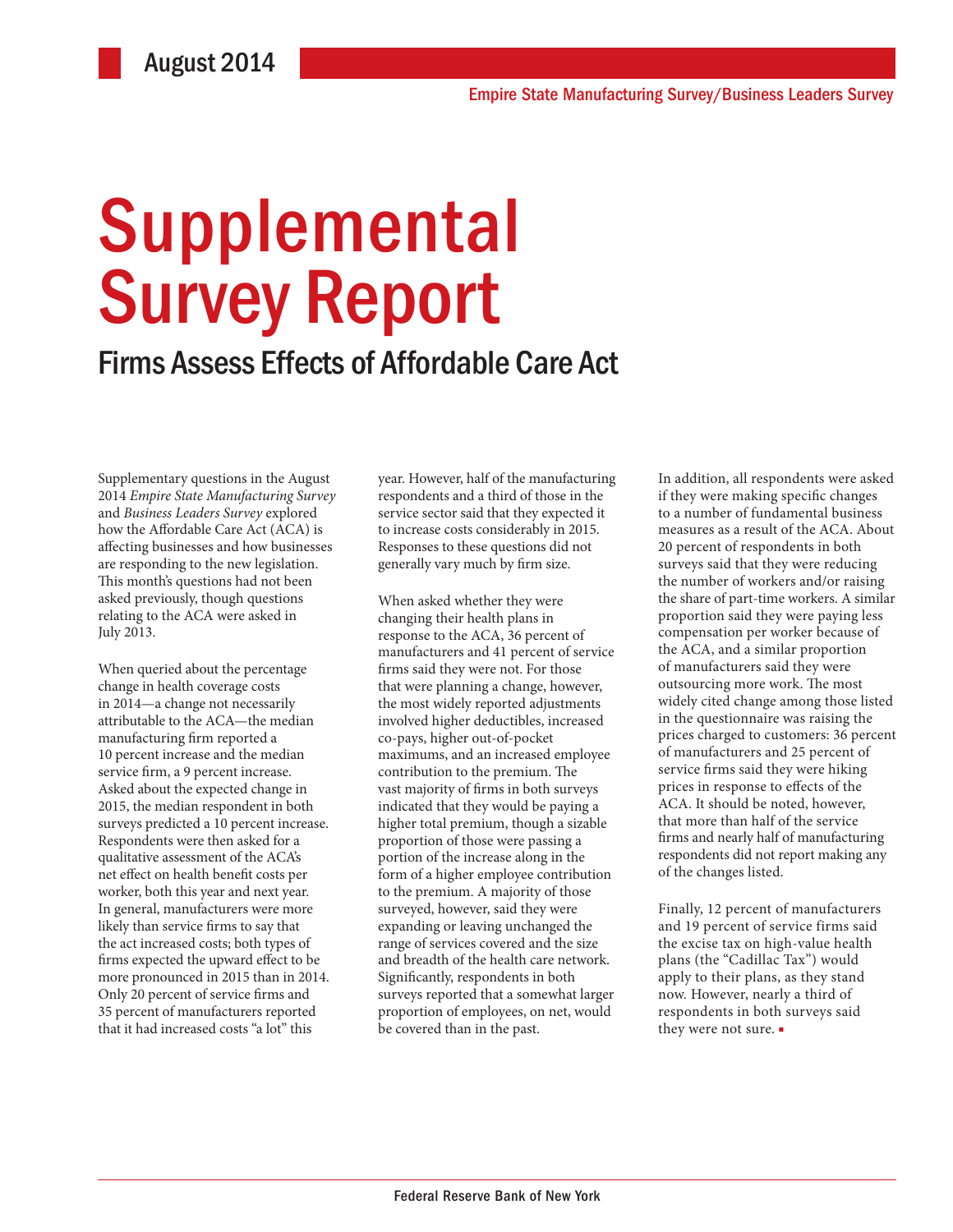## Supplemental Survey Report, continued

### **The Affordable Care Act (ACA)**

#### **OUESTION 1**

**How many full-time and part-time workers does your firm employ?**

|      | <b>Empire State Manufacturing Survey</b><br><b>Median Number</b> |           | <b>Business Leaders Survey</b><br><b>Median Number</b> |           |
|------|------------------------------------------------------------------|-----------|--------------------------------------------------------|-----------|
|      |                                                                  |           |                                                        |           |
|      | <b>Full-Time</b>                                                 | Part-Time | <b>Full-Time</b>                                       | Part-Time |
| 2013 | 89.0                                                             | 2.0       | 100.0                                                  | 7.5       |
| 2014 | 88.5                                                             | 2.0       | 99.5                                                   | 7.0       |
| 2015 | 96.5                                                             | 2.0       | 100.0                                                  | 8.0       |

### QUESTION 2

### **Characterization of business**

|                                                                     | <b>Empire State</b><br><b>Manufacturing Survey</b> | <b>Business Leaders</b><br><b>Survey</b> |  |
|---------------------------------------------------------------------|----------------------------------------------------|------------------------------------------|--|
|                                                                     | <b>Percentage of Respondents</b>                   | <b>Percentage of Respondents</b>         |  |
| Primarily or completely self-contained at one location              | 74.4                                               | 50.0                                     |  |
| Large corporation with multiple establishments in the United States | 12.2                                               | 24.6                                     |  |
| Subsidiary or branch of a larger corporation                        | 8.5                                                | 7.6                                      |  |
| Other                                                               | 4.9                                                | 17.8                                     |  |

### QUESTION 3

**What is your best estimate of the annual percentage change in your business' overall health coverage costs per worker this year and next year?**

|              | <b>Empire State</b><br><b>Manufacturing Survey</b> | <b>Business Leaders</b><br><b>Survey</b> |  |
|--------------|----------------------------------------------------|------------------------------------------|--|
|              | <b>Median Increase</b>                             | <b>Median Increase</b>                   |  |
| 2013 to 2014 | 10.0                                               | 9.0                                      |  |
| 2014 to 2015 | 10.0                                               | 10.0                                     |  |

#### QUESTION 4

**How would you say the ACA has affected the amount your firm is paying in health benefit costs per worker this year? And how do you expect it to affect such costs next year?**

|                         |                  | <b>Empire State Manufacturing Survey</b><br>Percentage of Respondents |                  | <b>Business Leaders Survey</b><br><b>Percentage of Respondents</b> |  |
|-------------------------|------------------|-----------------------------------------------------------------------|------------------|--------------------------------------------------------------------|--|
|                         |                  |                                                                       |                  |                                                                    |  |
|                         | <b>This Year</b> | <b>Next Year</b>                                                      | <b>This Year</b> | Next Year                                                          |  |
| Reduce costs a lot      | 0.0              | 0.0                                                                   | 0.8              | 0.8                                                                |  |
| Reduce costs a little   | 2.3              | 2.3                                                                   | 5.6              | 3.2                                                                |  |
| No effect               | 24.4             | 16.3                                                                  | 35.2             | 23.0                                                               |  |
| Increase costs a little | 38.4             | 30.2                                                                  | 38.4             | 39.7                                                               |  |
| Increase costs a lot    | 34.9             | 51.2                                                                  | 20.0             | 33.3                                                               |  |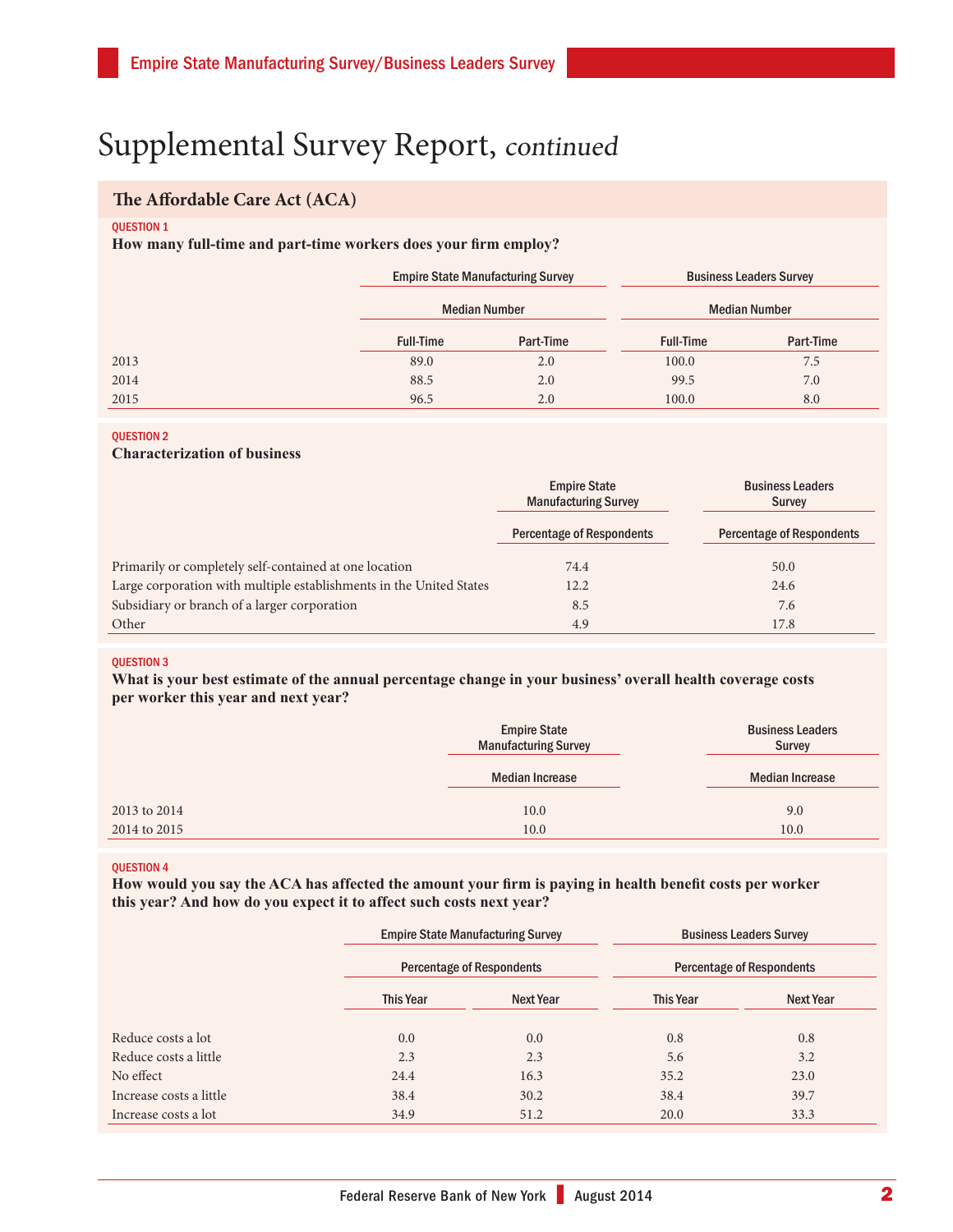# Supplemental Survey Report, continued

### QUESTION 5A

### **How, if at all, are you changing your health plan in response to the ACA?**

|                               | <b>Empire State Manufacturing Survey</b> | <b>Business Leaders Survey</b>   |  |
|-------------------------------|------------------------------------------|----------------------------------|--|
|                               | <b>Percentage of Respondents</b>         | <b>Percentage of Respondents</b> |  |
| Unchanged                     | 36.0                                     | 40.5                             |  |
| Making modifications          | 60.5                                     | 54.0                             |  |
| Dropping                      | 2.3                                      | 0.8                              |  |
| Offering for the first time   | 0.0                                      | 0.8                              |  |
| Don't offer and don't plan to | 1.2                                      | 4.0                              |  |

### QUESTION 5B

### **How, if at all, are you changing your health plan in response to the ACA? (for those "making modifications")**

|                              | <b>Empire State Manufacturing Survey</b><br><b>Percentage of Respondents</b> |            | <b>Business Leaders Survey</b><br><b>Percentage of Respondents</b> |                   |
|------------------------------|------------------------------------------------------------------------------|------------|--------------------------------------------------------------------|-------------------|
|                              |                                                                              |            |                                                                    |                   |
|                              | Reducing                                                                     | Increasing | Reducing                                                           | <b>Increasing</b> |
| Percent of employees covered | 15.4                                                                         | 25.0       | 17.6                                                               | 22.1              |
| Employee contribution        | 3.8                                                                          | 73.1       | 5.9                                                                | 69.1              |
| Total premium                | 3.8                                                                          | 82.7       | 11.8                                                               | 72.1              |
| Deductibles                  | 5.8                                                                          | 84.6       | 5.9                                                                | 76.5              |
| Out-of-pocket maximum        | 1.9                                                                          | 84.6       | 5.9                                                                | 70.6              |
| Co-pays                      | 5.8                                                                          | 78.8       | 1.5                                                                | 79.4              |
| Range of services covered    | 40.4                                                                         | 13.5       | 33.8                                                               | 20.6              |
| Size/breadth of network      | 36.5                                                                         | 7.7        | 33.8                                                               | 11.8              |